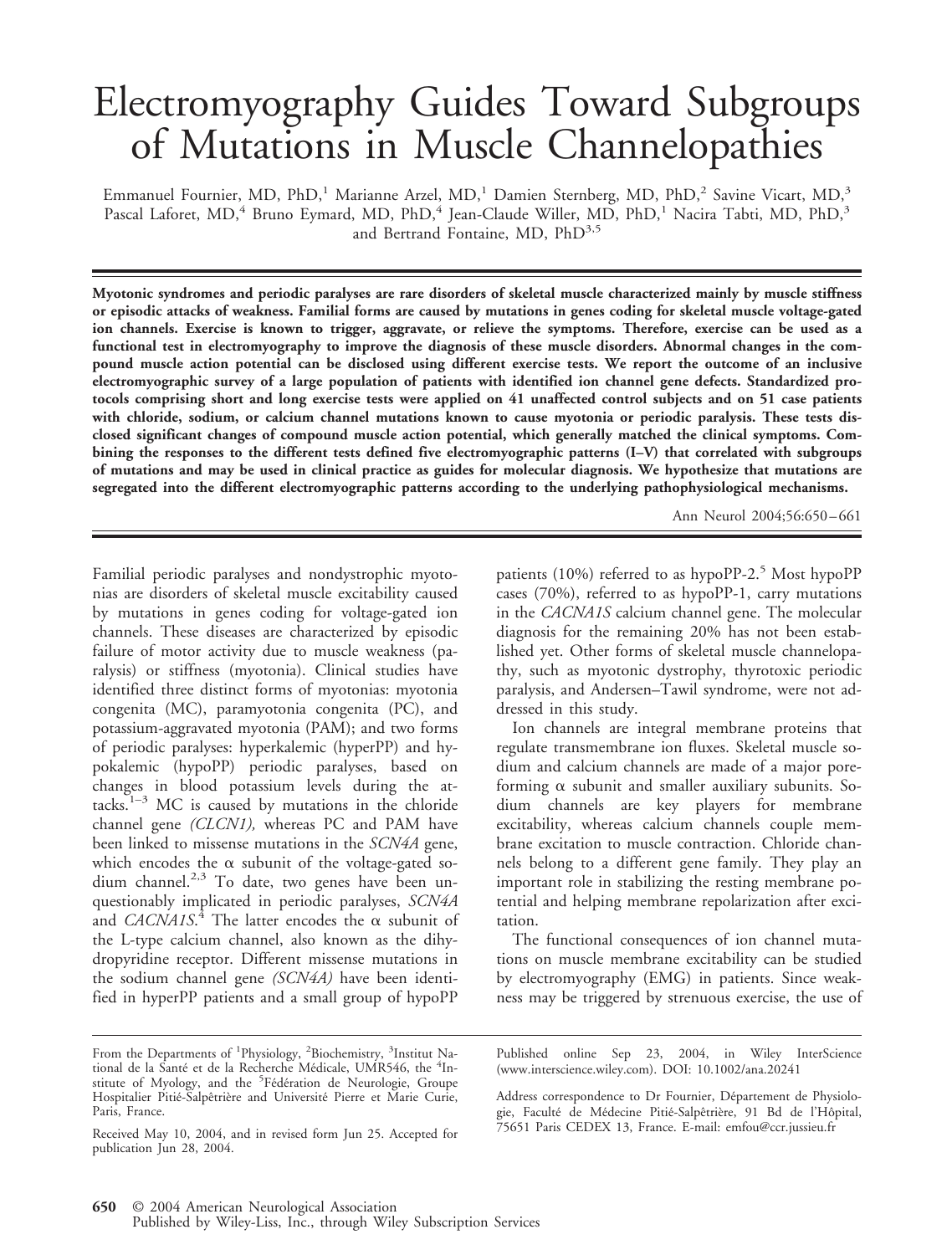strong and sustained voluntary contraction has been proposed as a provocative test for diagnosis. Surfacerecorded muscle responses to supramaximal nerve stimulation are used to monitor sarcolemma activity. Analysis of the compound muscle action potential (CMAP) amplitude before and at various times after short (10 seconds) or long (5 minutes) exercise provides information on changes in the number of active fibers and on their ability to depolarize and repolarize. A significant decrease in the CMAP amplitude after a long-exercise test has been reported in approximately 70 – 80% of the patients with periodic paralyses<sup>6-8</sup> and in 17 and 33% of the patients with MC and PC, respectively.8 An unexpected observation was the occurrence of a transient paresia in myotonic syndromes after short exercise.<sup>9,10</sup> In the previous EMG studies, patients were grouped only according to the clinical syndromes, with no indication of the causal ion channel mutation. In addition, short and long exercise tests were not systematically used, which turned to be necessary to understand the complex and sometimes puzzling effects of exercise reported by the patients. Indeed, repetition of exercise improves muscle stiffness in MC but not in PC; mild exercise can prevent or delay attacks of weakness, whereas intensive exercise can trigger the attacks in periodic paralyses.

In this study, we explored a group of 51 patients with known ion channel mutations associated with the different forms of periodic paralysis or myotonia. To our knowledge, this work represents the first electromyographic survey on a large number of patients with identified skeletal muscle channelopathies. Inclusive EMG allowed us to establish consistent links between the clinical syndromes and the muscle electrical response to different provocative tests (repeated short exercise, long exercise). In addition, statistical analysis of the results obtained from several patients carrying the same mutation provided evidence for the EMG changes caused by specific ion channel mutations. Overall, our results suggest that inclusive EMG may guide toward specific ion channel genes and be used as a predictive tool by clinicians who cannot gain easy access to genetic screening.

## **Patients and Methods**

### *Case Patients and Control Subjects*

Symptomatic patients with well-characterized clinical pheno $t$ ypes<sup>1–3</sup> and identified chloride, sodium, and calcium channel mutations<sup>5</sup> were included in this study.

For the chloride channel, it is now well established that most mutations often concern only one individual.3 Eighteen patients with a clear MC phenotype were explored. The nature of the chloride channel mutation involved has been identified in 6 of the 18 patients. These six patients were included in the study as a distinct group (Table 1).

For sodium and calcium channels, several mutations are recurrent in the French population, and hence the number of patients carrying a given mutation was large enough to enable statistical comparison between different mutations (see Table 1). We included 24 patients who carried one of the four most encountered sodium channel mutations associated with myotonia (T1313M, R1448C, G1306A, I693T). Although all these patients reported muscle stiffness aggravated by cold, there were some clinical differences between different mutations. Overall, the genotype–phenotype correlations were in line with those previously reported.1–3 In the most frequent mutations responsible for PC (T1313M and R1448C), patients complained of muscle weakness induced by cold and exercise, with fatigue and difficulty to sustain or repeat exercises. Patients carrying the G1306A mutation reported no weakness but constant and painful muscle stiff-

|                               |         | Mutation     | Number of Subjects |    |     | Age $(yr)$ |           |                 |  |
|-------------------------------|---------|--------------|--------------------|----|-----|------------|-----------|-----------------|--|
| Clinical Phenotype            | Gene    |              | Total<br>Women     |    | Men | Mean       | Range     | No. of Families |  |
| Controls                      |         |              | 41                 | 22 | 19  | 35         | $12 - 75$ |                 |  |
| Myotonia congenita            | CLCN1   | a            | $\Omega$           |    | 4   | 35         | $20 - 55$ | 6               |  |
| Paramyotonia congenita        | SCN4A   | T1313M       |                    |    | 4   | 28         | $6 - 52$  |                 |  |
|                               | SCN4A   | R1448C       |                    | 3  | 2   | 27         | $13 - 41$ |                 |  |
| Potassium aggravated myotonia | SCN4A   | G1306A       | ↑                  |    |     | 49         | $36 - 62$ |                 |  |
| $Myotonia + PP$               | SCN4A   | I693T        | $^{(1)}$           |    |     | 40         | $16 - 52$ |                 |  |
| HyperPP                       | SCN4A   | T704M        | $\mathfrak{h}$     | 3  | 3   | 34         | $14 - 51$ |                 |  |
| $HypoPP-1$                    | CACNA1S | <b>R528H</b> | 13                 | 4  | 9   | 32         | $10 - 54$ | $\mathfrak{h}$  |  |
| HypoPP-2                      | SCN4A   | R672G-R672H  | 2                  |    |     | 47         | $42 - 52$ |                 |  |
| Total (patients)              |         |              | 51                 | 22 | 29  | 33         | $6 - 62$  | 26              |  |

*Table 1. Characteristics of Case Patients and Control Subjects*

<sup>a</sup>Patient 1: ms A313T +/- (dominant); Patient 2: ms F167L +/-, ms C277R +/- (recessive); Patient 3: ass 434-2 A > G +/-, dss 1471 + 1 G  $>$  A +/– (recessive); Patient 4: ms F306L +/– (dominant or recessive); Patient 5: dss 1471 + 1 G  $>$  A +/+ (recessive); Patient 6: ns  $Q74X$  +/-, ns R894X +/- (recessive).

 $+/-$  = heterozygous;  $+/+$  = homozygous; ms = missense mutation; ass = acceptor splice site mutation; dss = donor splice site mutation; ns = nonsense mutation; coordinates of intronic splice site mutations are given relatively to the numbering of the last nucleotide of preceding exon (donor splice site mutations) or the first nucleotide of following exon (acceptor splice site mutations). Note that for Patient 4, the inheritance pattern is not yet determined and could involve an additional mutation.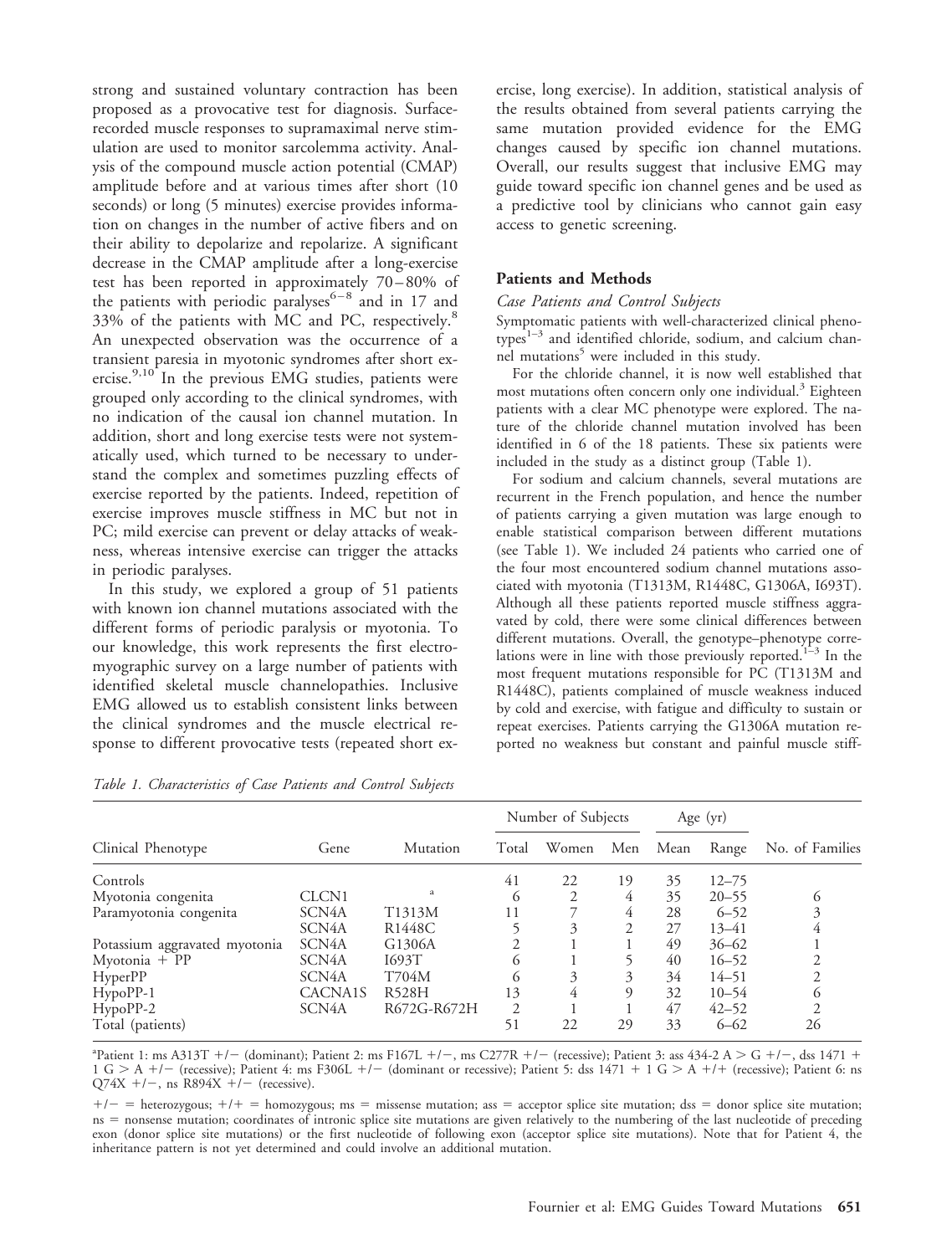ness, occasionally worsened by rest after exercise. This phenotype has been referred to as PAM or sodium channel myotonia.12 Patients with the I693T mutation experienced both muscle stiffness and episodic weakness, leading to an overlap syndrome of myotonia and hyperPP.12

We also explored 6 hyperPP patients with the T704M sodium channel mutation and 13 hypoPP1 patients with the R528H calcium channel mutation. The phenotypes displayed by the patients were similar to those already described.<sup>2–4</sup> Finally, two patients with either the R672G or the R672H mutation of the sodium channel causing hypoPP-2 were also included in this study (see Table 1).

Altogether, a total of 51 case patients (24 with myotonic syndromes, 21 with periodic paralyses, 6 with an overlap syndrome) and 41 control subjects participated in the study, which was conducted after obtaining written informed consent from each individual according to the European Union and French bioethics laws, as well as the Convention of Helsinki.

### *Electromyography Procedure*

Case patients and control subjects were examined using a standardized EMG protocol.<sup>13</sup> CMAPs were evoked by supramaximal nerve stimulation and recorded using skin electrodes. Electrical responses were recorded from right and left abductor digiti minimi (ADM) muscles after stimulation of the ulnar nerves at the wrist, and from the right extensor digitorum brevis (EDB) muscle after stimulation of the anterior tibial nerve at the ankle. Recording electrodes consisted of a pair of small discs carefully positioned to ensure maximal CMAP amplitude. Supramaximal stimulation (single stimulation of 0.3 milliseconds, and 20 –30% greater intensity than that needed for maximal CMAP amplitude) of the appropriate nerve was obtained using a bipolar bar electrode held in place manually. Skin temperature was regularly measured and maintained between 32 and 34°C throughout the EMG session, thereby preventing any decrease in CMAP amplitude and area by muscle warming. A bandage around the extreme parts of the recorded muscles prevented articulation displacements and changes in muscle volume during the exercise tests.

CMAPs were first monitored before exercise every 10 seconds for 1–2 minutes to enable baseline stabilization. Neuromuscular transmission was tested by applying repetitive nerve stimulation (10 stimuli at 3Hz). The patient was then asked to contract the muscle as strongly as possible in isometric conditions. After completion of the exercise, the patient was instructed to completely relax while CMAPs were measured at regular time intervals after the end of exercise. Two kinds of exercises were performed. The first type was a short exercise test lasting 10 –12 seconds, equivalent to the short exercise test described by Streib and colleagues.<sup>9</sup> CMAPs were recorded 2 seconds immediately after the end of exercise and then every 10 seconds for 50 seconds. The short exercise test was repeated three times with 60 seconds between the beginning of two trials. The second test was one of long exercise lasting  $5$  minutes with brief  $(3-4$  seconds) resting periods every 30–45 seconds to prevent ischemia. This test is equivalent to the long exercise test described by McManis and colleagues.<sup>6</sup> CMAPs were recorded 2 seconds

immediately after cessation of exercise and then every minute for 5 minutes, and finally every 5 minutes for  $40-45$  minutes. If the response changed, it was carefully checked that the electrodes had not moved and that stimulation of the nerve remained supramaximal.

The procedure began with a long exercise test of the right ADM muscle, and then a series of three short exercise tests was sequentially performed on the left ADM and the EDB muscle*.* In some patients, neuromuscular transmission was tested immediately after short exercise by replacing the single stimulus with a repetitive nerve stimulation. Myotonic discharges were also searched using needle recording from several muscles (deltoid, extensor digitorum communis, first interosseus dorsalis, vastus medialis, and tibialis anterior).

#### *Statistical Analysis*

CMAP amplitude (peak to peak), total duration, and total area were expressed as a percentage of the reference values measured before exercise. Values plotted on the figures and given in the text are means  $\pm$  standard errors of the means (SEM). The reference range was defined as the mean  $\pm$  2 standard deviations, rounded to the uppermost values for more safety. Outside this range, values were considered abnormal. Both the mean values obtained from all patients with the same mutation and the relative number of patients with abnormal values will be provided. Paired *t* tests were used to assess the statistical significance of changes induced by exercise in control subjects. The unpaired *t* test was used to compare one group of patients with the group of control subjects. Because of the relatively small number of patients in each group, the nonparametric Kruskall–Wallis test was used to compare different groups of patients. Statistical significance was quoted as mild ( $p < 0.05$ ), intermediate ( $p <$ 0.01), or high ( $p < 0.001$ ).

### **Results**

# *Search for Myotonic Discharges with Needle Electromyography*

Myotonic discharges were detected spontaneously with needle EMG in all tested muscles of patients with chloride channelopathies and the following sodium channelopathies: T1313M, R1448C, G1306A, or I693T. There was no difference in their abundance among the different channel mutations. A few short-duration myotonic discharges were also recorded in 50% of hyperPP patients with the T704M sodium channel mutation. These myotonic discharges did not occur spontaneously and were triggered by muscle percussion. In hypoPP-1 and hypoPP-2 patients, myotonic discharges were never found.

### *Short Exercise Induces Postexercise Myotonic*

*Potentials and Changes of Compound Muscle Action Potential Amplitude in Some Groups of Mutations* In control subjects, short duration of exercise induced a very slight and transient increase of CMAP amplitude in the ADM muscle  $(5\% \pm 1\%; p \lt 0.001)$ , without any change in shape and duration of the re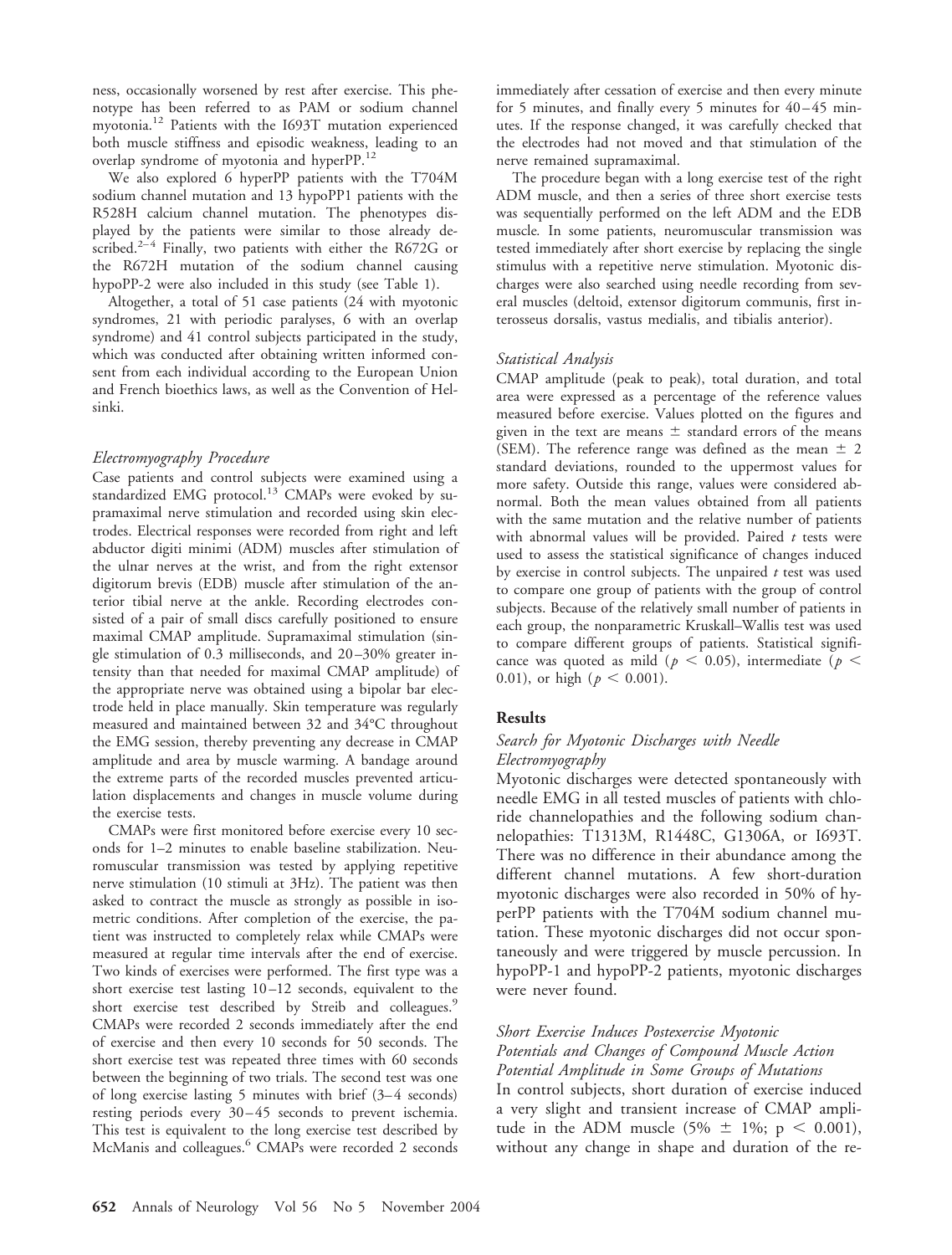sponse (Fig 1A). The amplitude returned to the preexercise value within 10 seconds. Changes in CMAP amplitude between  $-10$  and  $+20\%$  of the pre-exercise value were considered normal. Note that control subjects ranged from  $-6$  to  $+14\%$ . No change of CMAP was observed in the EDB muscle.

One of the most striking observations in PC, PAM, and MC patients was the occurrence of surfacerecorded repetitive activity immediately after exercise in both the ADM and EDB muscles. The first component of the CMAP response evoked by a single supramaximal stimulus was followed by several signals of decreasing amplitudes, which occurred every 7–10 milliseconds (see Fig 1B, C). Evidence of muscle stiffness could be seen at the same time by muscle palpation. These abnormal responses (postexercise myotonic potentials [PEMPs]) disappeared within 10 –30 milliseconds after the completion of exercise. Repetitive 3Hz stimulation performed immediately after exercise cessation provided an additional discriminating criterion between PEMPs and the repetitive discharges caused by synaptic transmission disorders. In most cases, PEMPs were evoked by every stimulus of the train (see Fig 1D), as opposed to the known decline of repetitive discharges following 3Hz stimulation in myasthenic syndromes. Exceptionally, in one patient with the R1448C sodium channel mutation, repetitive stimulation both abolished PEMP and induced a drastic reduction of the CMAP amplitude, leading to a pseudomyasthenic pattern (Fig 2).

Interestingly, PEMPs were observed in all patients with the T1313M or R1448C (PC) mutation, in one of six patients with the I693T mutation, and in none with the G1306A mutation (PAM). These myotonic responses were also present in one-third of MC patients with known chloride channel mutations but were never recorded from patients with either form of periodic paralysis. The total duration of CMAPs after exercise was measured and compared with the preexercise value to assess the importance of the PEMPs. Duration was increased by  $+123\% \pm 11\%$  in T1313M and R1448C patients and by only +43%  $\pm$ 23% in MC patients.

In MC patients with chloride channelopathies, we observed a significant decrease of CMAP amplitude immediately after exercise in both the ADM and EDB muscles  $(-47\% \pm 11\%; p < 0.001;$  and  $-54\% \pm 7\%; p \le 0.001$ , respectively) (Fig 3C). An



*Fig 1. Short exercise test in control subjects and in paramyotonia congenita (PC) patients carrying the T1313M sodium channel mutation.* (Top traces) *Pre-exercise recording of the abductor digiti minimi compound muscle action potential (CMAP) following ulnar nerve stimulation at the wrist.* (Bottom traces) *Postexercise recordings at different times after completion of the 10-seconds muscle exercise (Ex.) as indicated to the left of the tracings. (A) Increase (*-*6%) of CMAP amplitude in an unaffected control. (B) Representative postexercise myotonic potentials (PEMPs) (*arrows *indicate extra potentials) and 46% decrease of CMAP amplitude induced by T1313M mutation. (C) Superimposed pre-exercise and postexercise CMAP responses to single nerve stimulations in the same patient. (D) Repetitive stimulation of the ulnar nerve (five stimuli at 3Hz) in another T1313M patient. Each tracing represents the five superimposed responses obtained before and after short exercise. Note that PEMPs persisted during the 3Hz stimulation performed immediately after exercise. Scale between two dots: 5 milliseconds, 5mV.*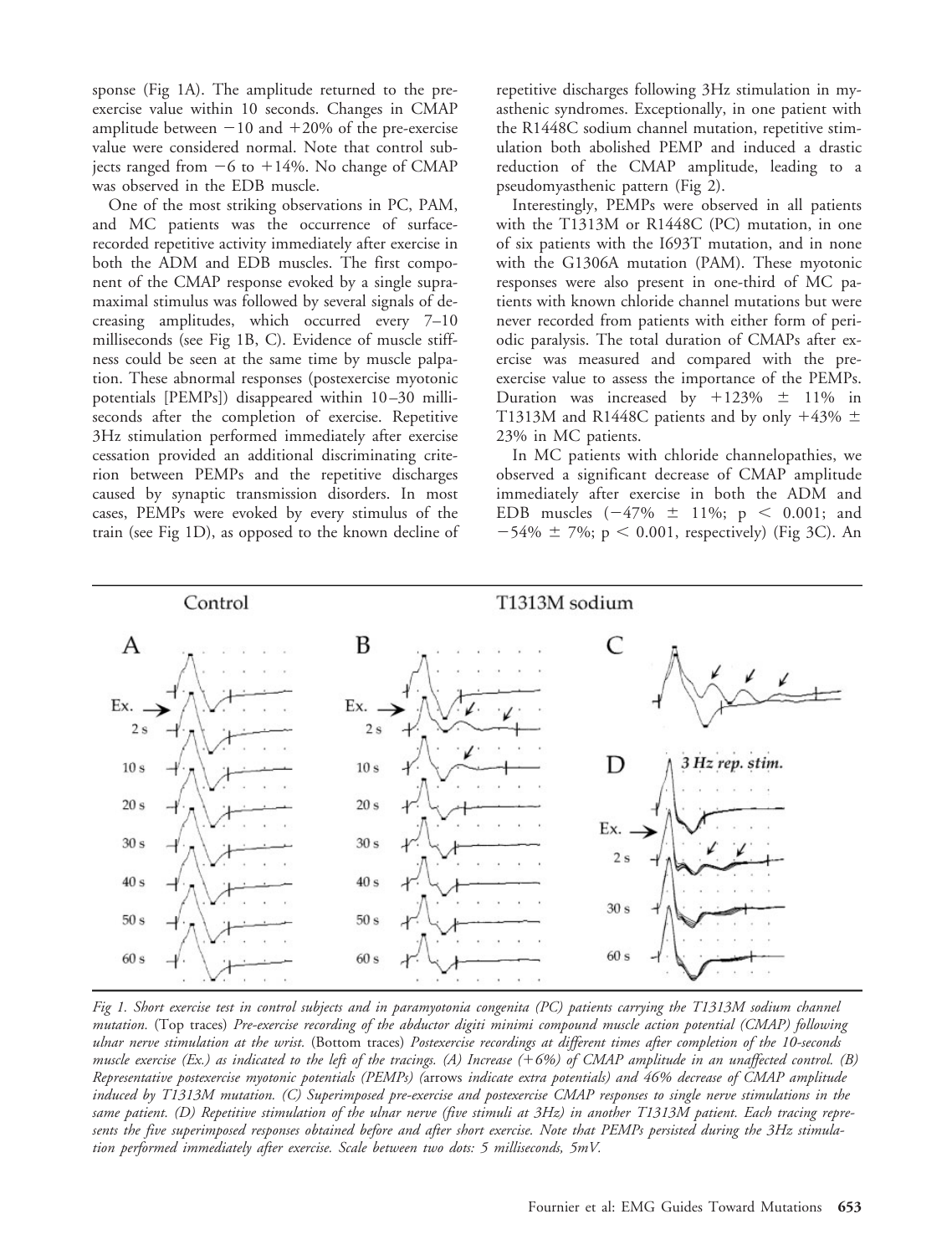

*Fig 2. Repetitive nerve stimulation (10 stimuli at 3Hz) and short exercise test in a paramyotonia congenita (PC) patient carrying the R1448C sodium channel mutation. Sequential (A) and superimposed (B) traces recorded before exercise. (C, D) Similar recordings 2 seconds after short exercise. Note the change in scale between top and bottom tracings. The amplitude of the first response was reduced by 74% compared with the pre-exercise value. Note the decrease in compound muscle action potential (CMAP) amplitude response during the train, with a 63% reduction between the first and the second response. Note also the concomitant disappearance of postexercise myotonic potentials (PEMPs) after the second stimulation.*

abnormal decrease (ranging from  $-17$  to  $-90\%$ ) was observed in 83% of these patients. Amplitudes returned to normal values within 20-40 seconds after exercise cessation. For PC patients with T1313M and R1448C sodium channel mutations, the decrease in amplitude  $(-36\% \pm 6\%; p < 0.001)$  was generally less important but persisted at least for 1 minute (see Fig 3D). Only 55% of these patients displayed clearly abnormal values. Such a block of muscle excitability was not observed in most of the patients with G1306A and I693T sodium channelopathies (see Fig 3E). Only two of the eight patients with these mutations showed a postexercise decline outside the reference range.

In hyperPP patients carrying the T704M mutation, exercise of short duration induced an increase of CMAP amplitude  $(+23\% \pm 3\%; p < 0.001)$  that persisted for at least 1 minute. In 83% of hyperPP patients, this increase was significantly higher and lasted longer than that observed in unaffected individuals (Fig 4B). In hypoPP-1 and hypoPP-2 patients, the postexercise increase in CMAP amplitude was not significantly different from that observed in control subjects (data not shown).

*Repetition of Short-Duration Exercise Aggravates or Suppresses Compound Muscle Action Potential Changes Depending on the Group of Mutations Involved*

When repeated, short exercise amplified the increase in CMAP amplitude for hyperPP patients carrying the T704M sodium channel mutation  $(+64\% \pm 11\%$ ;  $p < 0.001$  after the third trial) (see Fig 4B). This observation does not hold for hypoPP-1 patients. For MC patients, the postexercise decrease in CMAP amplitude disappeared with repetitive trials (see Fig 4C). This effect was also observed in patients with G1306A and I693T mutations, who displayed a decline in amplitude after the first exercise. In contrast, there was a drastic worsening for PC patients with T1313M and R1448C sodium channel mutations. All of these patients (including those who did not show any CMAP decline after the first trial) displayed a marked reduction of CMAP amplitude after the third trial  $(-58\%$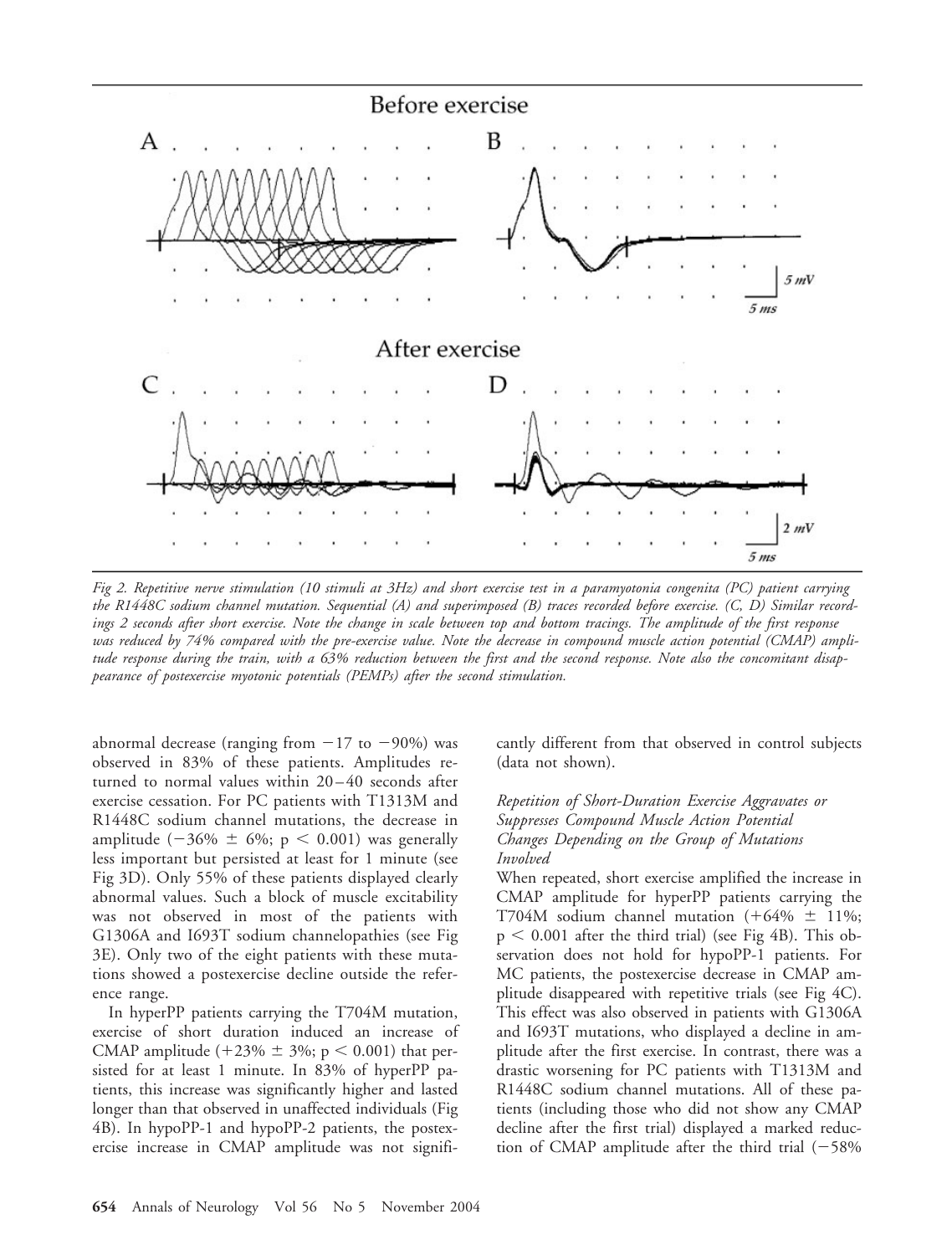

*Fig 3. Short exercise test in myotonic syndromes. (A) Transient decrease of compound muscle action potential (CMAP) amplitude (55%) after short exercise in a myotonia congenita (MC) patient with the F167L–C277R chloride channel mutation. Preexercise* (top trace) *and postexercise recordings* (bottom trace) *at different times after the trial (Ex.) as indicated to the left of the tracings. Scale between two dots: 5 milliseconds, 5mV. (B–E) Changes in CMAP amplitude of abductor digiti minimi (ADM) muscle following short exercise* (double bars) *in 41 unaffected controls (B), 6 MC patients with chloride channel mutations (C), 16 paramyotonia congenita (PC) patients with T1313M or R1448C sodium channel mutations (D), and 8 patients with G1306A or I693T sodium channel mutations (E). The amplitude of the CMAP expressed as a percentage of its pre-exercise value is plotted against the time elapsed after the exercise trial (*symbols *and* vertical bars*). Means standard errors of the means.*

 $\pm$  8%; p < 0.001), up to -92% in some cases (see Fig 4D). In addition to CMAP declines, PEMPs recorded after the first trial in T1313M and R1448C patients gradually decreased in later trials until total disappearance. Similar results were obtained from the ADM and EDB muscles.

## *Long Exercise Test Discloses Further Changes of Compound Muscle Action Potentials*

In control subjects, a long exercise test slightly decreased CMAP amplitude  $(-6\% \pm 1\%; p < 0.001)$ and greatly increased duration (+38%  $\pm$  4%; p  $<$ 0.001), which resulted in an increase of the total CMAP area (+24%  $\pm$  3%; p < 0.001) immediately after exercise completion. Recovery of pre-exercise values occurred after 30-60 seconds and remained unchanged within the following 40-50 minutes (provided the skin temperature was constantly maintained) (Fig 5B). Changes in CMAP amplitude between  $-20$ and +10% of the pre-exercise value were considered normal. Control subjects ranged from  $-16$  to  $+5\%$ .

In MC patients, a slight and transient decrease of CMAP amplitude  $(-13\% \pm 4\%)$  was evidenced, but it was not significantly different from that observed in control subjects (see Fig 5C). The decrease was outside the reference range only in one-third of these patients. In contrast, all PC patients with T1313M and R1448C sodium channel mutations showed an immediate, severe, and persistent impairment of muscle excitability (decrease of CMAP amplitude  $-66\% \pm$ 6%;  $p < 0.001$ ), which lasted at least 30–40 minutes (see Fig 5D). Because of the occurrence of a profound weakness during the exercise, two subjects with the R1448C mutation were unable to prolong the exercise beyond 1 minute. In these cases, the decrease in CMAP amplitude reached up to  $-95%$ . This finding was never observed in patients with G1306A sodium channel mutations (see Fig 5E).

In patients with periodic paralysis, CMAP changes occurred either immediately after exercise cessation or later (Fig 6). Within the first seconds after exercise, a slight and transient increase of CMAP amplitude was observed in hyperPP patients with T704M sodium channel mutations  $(+13\% \pm 5\%; p < 0.001)$  but not in hypoPP-1 patients, with the exception of one (see Fig 6). Then, 10 –20 minutes after the end of exercise, a significant and prolonged decrease of CMAP amplitude and area appeared at rest in hyperPP and hypoPP-1 patients  $(-51\% \pm 10\%; p < 0.001$  and  $-54\% \pm 5\%; p \leq 0.001$ , respectively). The decline was up to  $-93\%$ . Note that 1 of 13 patients with hypoPP-1 did not display any change in the response.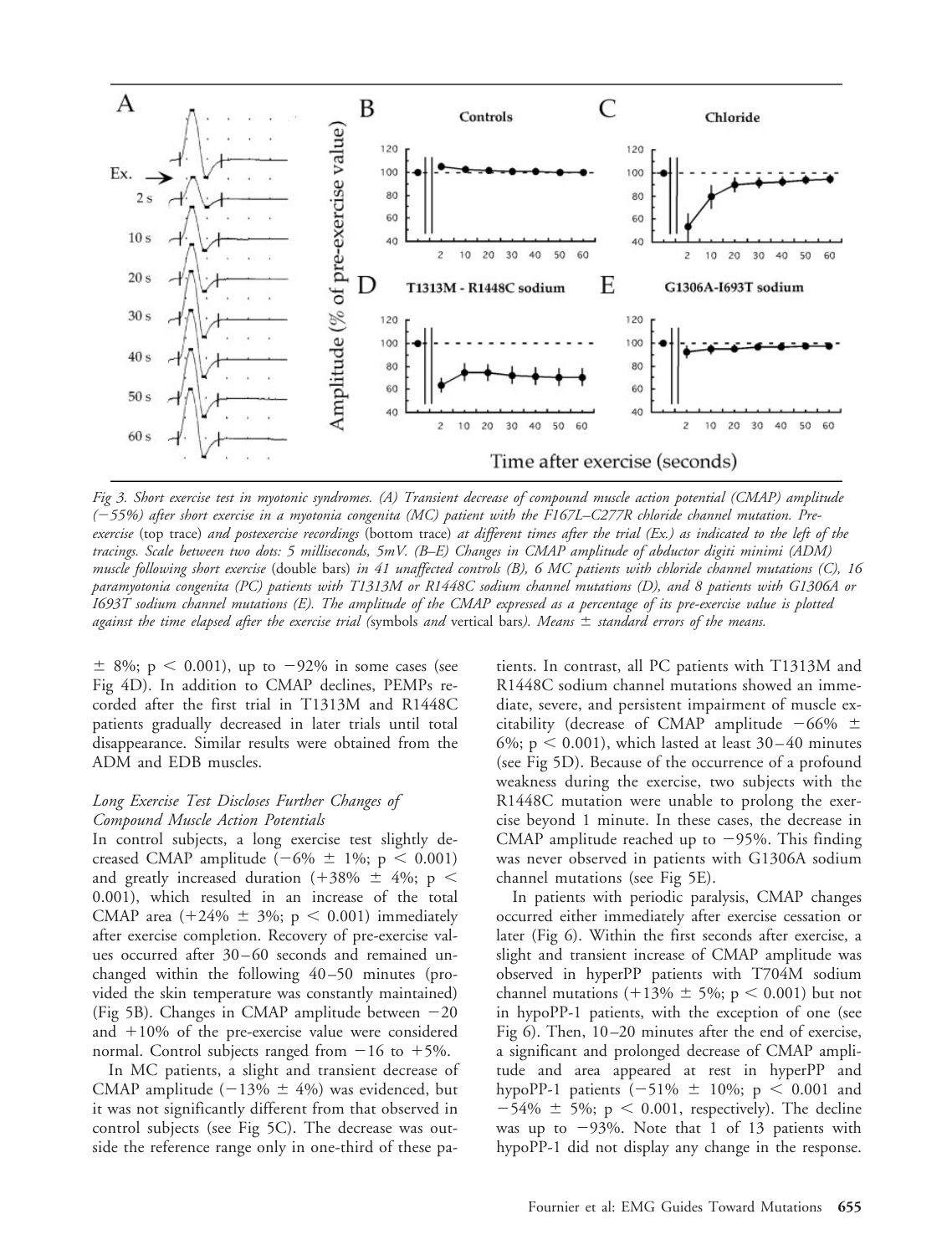

*Fig 4. Effects of short exercise repetition in myotonic syndromes and periodic paralysis. Short exercise of the abductor digiti minimi (ADM) muscle was repeated three times successively at 1-minute intervals.* (double bars) *Successive trials. Compound muscle action potentials (CMAPs) were recorded during the 50-seconds resting periods. The amplitude of the CMAP, expressed as a percentage of its value before the trials, is plotted against the time elapsed after the first exercise trial in unaffected controls (A), 6 hyperPP patients with T704M sodium channel mutations (B), 6 myotonia congenita (MC) patients with chloride channel mutations (C), and 11 paramyotonia congenita (PC) patients with T1313M sodium channel mutation (D)* (symbols *and* vertical bars). *Means standard errors of the means.*

The late decrease was significantly milder in hypoPP-2 patients  $(-23\% \pm 6\%; p < 0.001)$ .

In hyperPP patients, a short exercise trial during the paretic phase induced a marked CMAP increment  $(+78\% \pm 21\%; p < 0.001)$ , partially correcting the loss of excitability. In one hypoPP-1 patient, the decrease in CMAP amplitude of the exercised ADM muscle appeared immediately after exercise completion and was associated with a severe and persistent drop of the electrical response recorded in nonexercised contralateral ADM as well as EDM muscles. A paralytic attack was clinically evident at the same time.

# *Electromyographic Outcome in Myotonias and Periodic Paralysis Discloses Five Different Patterns*

By comparing EMG findings and responses to short and long exercise tests, most patients carrying the same mutation shared a similar pattern of muscle electrical abnormalities. Five main electrophysiological patterns

could be defined, as specified in Table 2, each of them corresponding to a defined group of mutations.

Patients with myotonia could be separated in three groups (patterns I–III). PC patients with T1313M or R1448C mutations exhibited myotonia and PEMPs with postexercise decrease in CMAP amplitude that worsened with repeating or prolonging exercise (pattern I). Regardless of the nature and localization of the causal mutation, most of MC patients with chloride channelopathy displayed similar electrophysiological changes characterized by myotonia with transient decreased CMAP amplitude after short exercise that disappeared with repeating or prolonging exercise (pattern II). In most patients with G1306A or I693T sodium mutations, myotonia was not associated with postexercise CMAP changes (pattern III). HyperPP patients with the T704M sodium mutation showed another pattern (pattern IV) characterized by immediate increase and delayed decrease of CMAP amplitude after exercise. HypoPP patients with the R528H calcium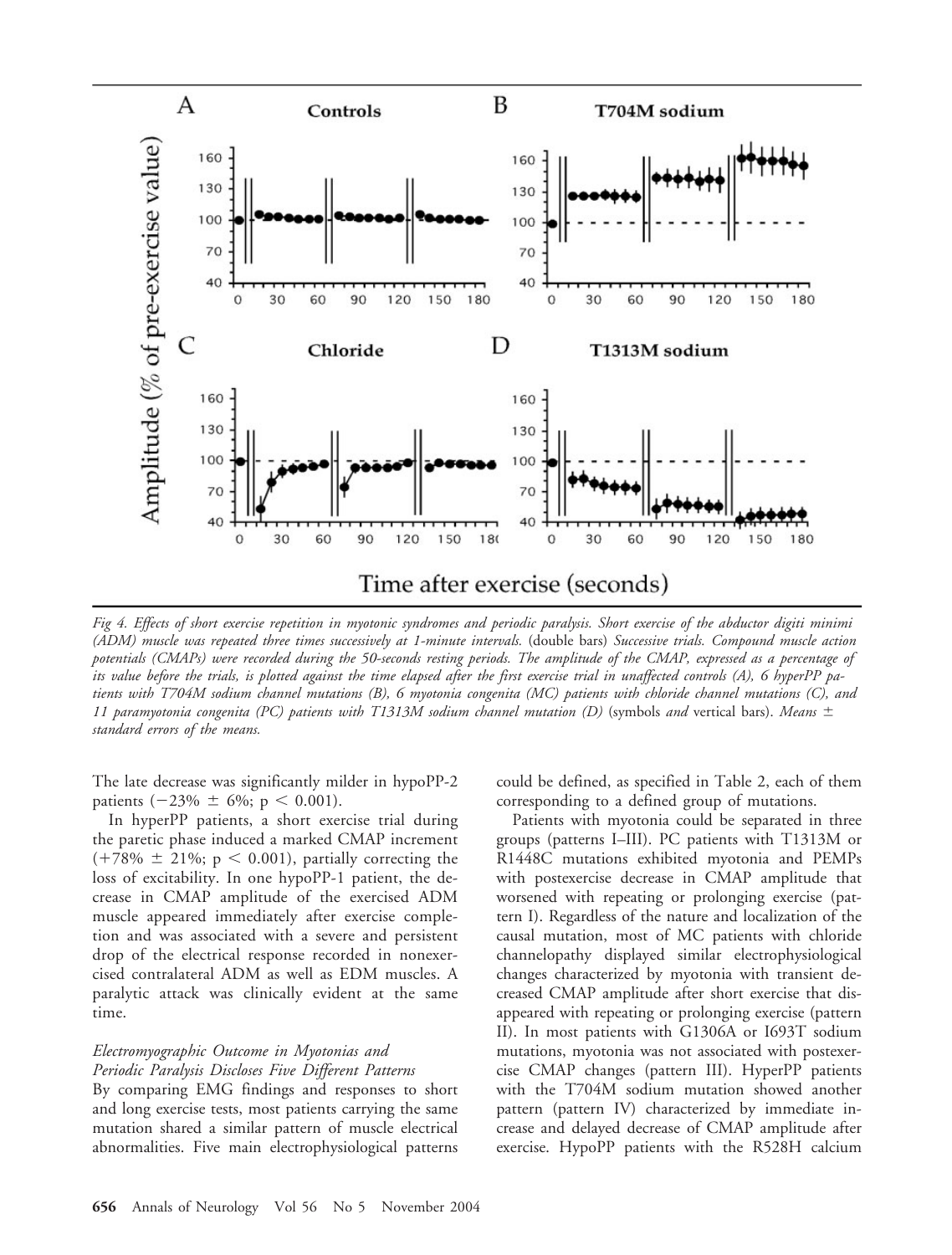

*Fig 5. Long exercise test in myotonic syndromes. (A) Immediate and persistent decrease of compound muscle action potential (CMAP) amplitude (85%) after long exercise in a paramyotonia congenita (PC) patient with the T1313M sodium channel mutation. Pre-exercise* (top trace) *and postexercise recordings* (bottom trace) *at various times following the trial (Ex.) as indicated to the left of the tracings. Scale between two dots: 5 milliseconds, 5mV. (B–E) Changes in CMAP amplitude of the abductor digiti minimi (ADM) muscle after long exercise* (double bars) *in 41 unaffected controls (B), 6 myotonia congenita (MC) patients with chloride channel mutations (C), 16 PC patients with T1313M or R1448C sodium channel mutations (D), and 2 patients with G1306A sodium channel mutations (E). The amplitude of the CMAP, expressed as a percentage of its pre-exercise value, is plotted against the time elapsed after the exercise trial* (symbols *and* vertical bars*). Means standard errors of the means.*

channel mutation could be individualized by a delayed decrease in CMAP amplitude after long exercise without immediate change after short or long exercise (pattern V). The sensitivity of one pattern for the corresponding group of mutations is given in Table 2.

The correlation between EMG findings and groups of mutations was further analyzed by studying the distribution of electrophysiological phenotypes (Table 3). Pattern I was observed exclusively in the 16 PC patients with the T1313M or R1448C sodium channel mutation. The group of patients with phenotype II was composed mainly of 83% of the patients with chloride channel mutations. It also included two patients with G1306A and I693T sodium channel mutations, respectively. Conversely, the group of patients with pattern III included 63% of the patients with G1306A and I693T sodium channel mutations and one patient with the F306L chloride channel mutation.

Patterns IV and V were composed of 83% (5 of 6) of T704M patients and 84% (11 of 13) of R528H patients, respectively (see Table 3). Each pattern grouping included one patient of the alternative category. The two hypoPP-2 patients with R672 sodium channel mutation displayed phenotypes IV and V, respectively. The normal pattern included all control subjects and one patient with hypoPP-1.

### **Discussion**

We have carried out an extensive EMG study on a large population of patients with identified mutations of voltage-gated skeletal muscle ion channels causing periodic paralyses or myotonia. For the first time, several patients carrying the same mutations were explored using both needle EMG and different provocative exercise tests with surface recordings. Abnormal changes in muscle electrical activity could be correlated with the clinical symptoms. Most interestingly, our results disclosed five distinct patterns (I–V), each of which consistently correlated with a group of patients carrying the same genetic defects.

# *A Novel Electromyographic Sign of Myotonia: Postexercise Myotonic Potentials*

The presence of postexercise myotonic activity in PC patients carrying T1313M or R1448C sodium channel mutation (pattern I) and in MC patients (patterns II) indicates that muscle fibers fire repeatedly after a single nerve stimulation. To date, there are only a few reports of surface-recorded repetitive firing in myotonic disorders.13,14 Interestingly, these myotonic discharges occurred in all PC patients with T1313M or R1448C mutations and only in one-third of MC patients. Such postexercise surface-recorded myotonic activity was ob-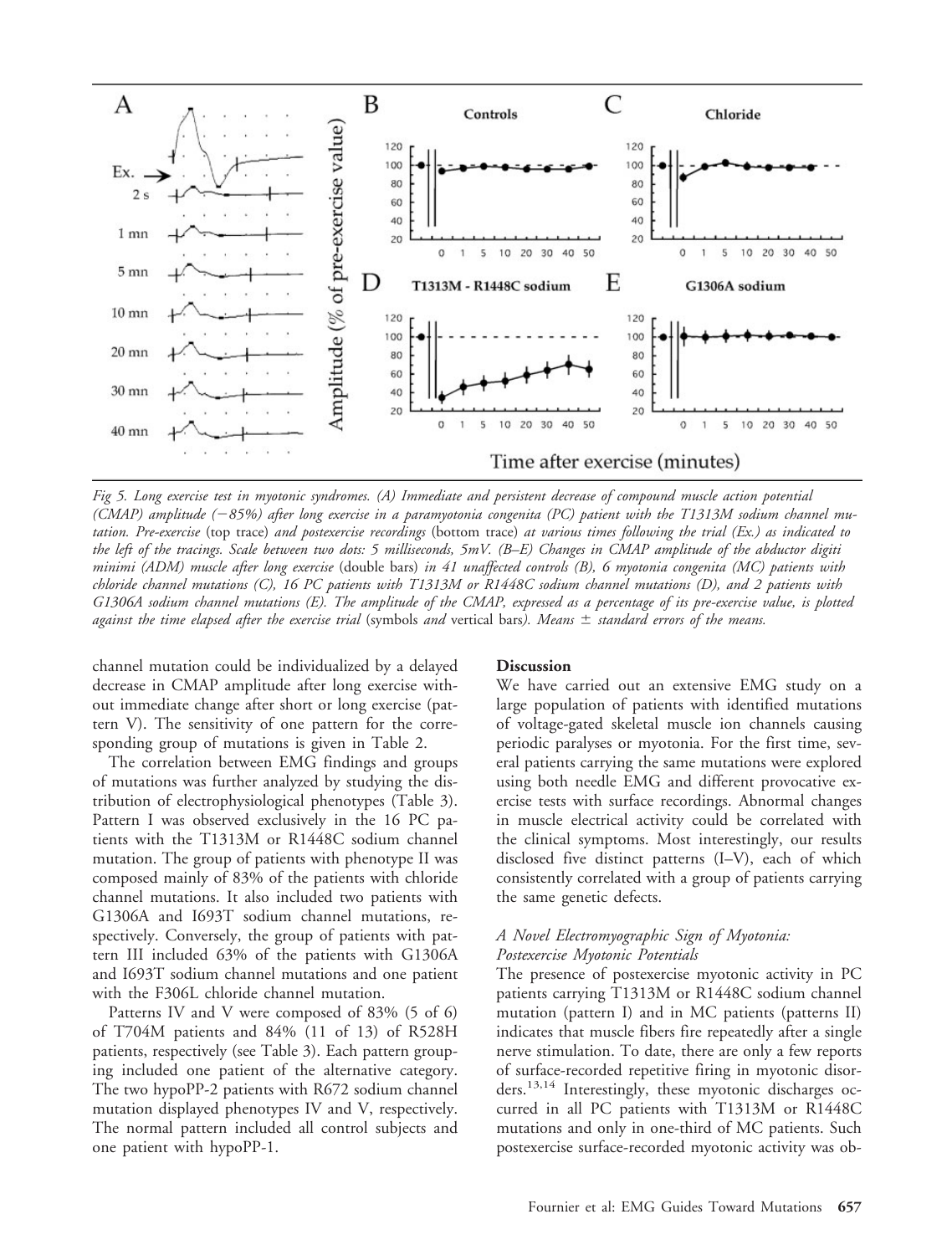

*Fig 6. Long exercise test in periodic paralyses. (A) Early increase (*-*38%) and delayed decrease (74%) of compound muscle action potential (CMAP) amplitude after long exercise in hyperPP patient with the T704M sodium channel mutation. Pre-exercise* (top trace) *and postexercise recordings* (bottom trace) *at different times following the trial (Ex.) as indicated left of the traces. Scale between 2 dots: 5 milliseconds, 5mV. (B–E) Changes in CMAP amplitude of the abductor digiti minimi (ADM) muscle after long exercise* (double bars) *in 6 hyperPP patients with T704M sodium channel mutations (B), 6 Myotonia-hyperPP patients with the I693T mutation of the sodium channel (C), 13 hypoPP-1 patients with the R528H calcium channel mutation (D), and 2 hypoPP-2 patients with R672G or R672G sodium channel mutations (E). The amplitude of the CMAP, expressed as a percentage of its pre-exercise value, is plotted against the time elapsed after the exercise trial* (symbols *and* vertical bars). *Means standard errors of the means.*

| Clinical phenotype               |                                                    | PС                              | МC                       | Other Forms of<br>myotonia | HyperPP             | $HypoPP-1$       |
|----------------------------------|----------------------------------------------------|---------------------------------|--------------------------|----------------------------|---------------------|------------------|
| Channel mutations                |                                                    | $T1313M$ or<br>R1448C<br>sodium | Chloride                 | G1306A or<br>1693T sodium  | T704M<br>sodium     | R528H<br>calcium |
| Electrophysiological<br>pattern  |                                                    |                                 | Н                        | Ш                          | IV                  | V                |
| Needle-EMG                       | Myotonic<br>discharges                             | Abundant                        | Abundant                 | Abundant                   | No or<br>rare       | No               |
| CMAPs after short                | <b>PEMP</b>                                        | Yes.                            | Yes or no                | $\rm No$                   | $\rm No$            | No               |
| exercise                         | Amplitude change<br>after first trial              | Increase or<br>decrease         | Transient<br>decrease    | $\rm No$                   | Increase            | No               |
|                                  | Amplitude change<br>after second or<br>third trial | Gradual<br>decrease             | N <sub>0</sub>           | $\rm No$                   | Gradual<br>increase | No               |
| CMAPs after long<br>exercise     | Immediate change<br>of amplitude                   | Decrease                        | No or slight<br>decrease | $\rm No$                   | Increase            | No               |
|                                  | Late change of<br>amplitude                        | Decrease                        | No                       | $\rm No$                   | Decrease            | Decrease         |
| Sensitivity <sup>a</sup> $(\% )$ |                                                    | 100                             | 83                       | 63                         | 83                  | 84               |

*Table 2. Electrophysiological Patterns of Most Frequent Responses to Exercise Tests and EMG Recordings*

a The sensitivity of one pattern for the corresponding group of mutations was defined as the number of patients displaying the pattern versus the total number of patients carrying the same mutation.

 $EMG =$  electromyography; PC = paramyotonia congenita; MC = myotonia congenita; pp = periodic paralysis; CMAP = compound muscle action potential;  $PEMP = postexercise myotonic potential.$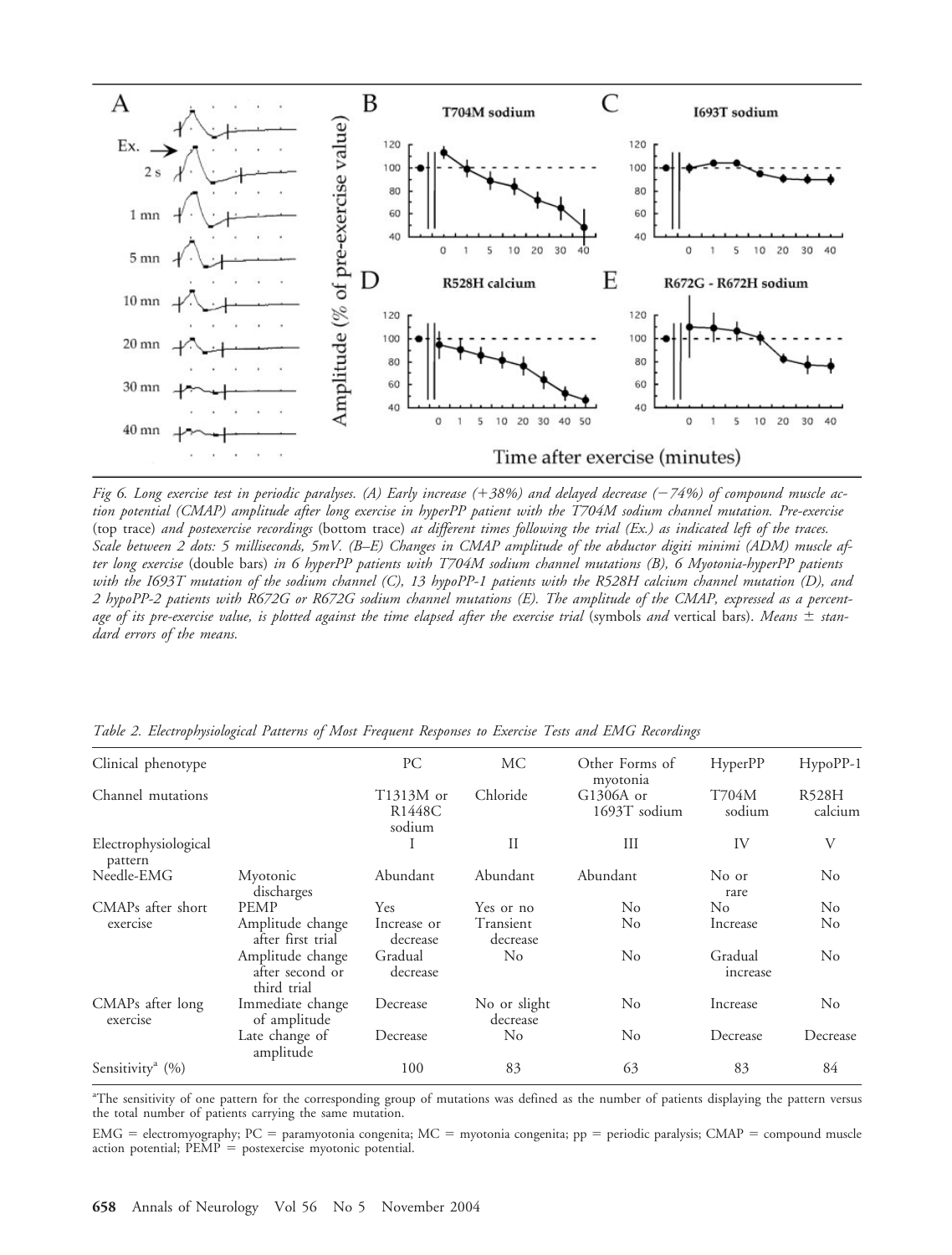*Table 3. Distribution of the Electrophysiological Patternsa in Groups of Patients Sharing Similar Mutations and Clinical Syndromes*

|                                        |                    | Electrophysiological Pattern |       |       |                |       |                     |  |
|----------------------------------------|--------------------|------------------------------|-------|-------|----------------|-------|---------------------|--|
| Clinical Phenotype (mutations)         | No. of<br>Patients |                              | Н     | Ш     | IV             |       | Normal <sup>b</sup> |  |
| Controls                               | 41                 | $0\%$                        | $0\%$ | $0\%$ | $0\%$          | $0\%$ | 100%                |  |
| PC (T1313M-R1448C sodium)              | 16                 | 100%                         | $0\%$ | $0\%$ | $0\%$          | $0\%$ | $0\%$               |  |
| MC (chloride)                          | $\mathfrak{h}$     | $0\%$                        | 83%   | 17%   | $0\%$          | $0\%$ | $0\%$               |  |
| PAM (G1306A sodium)                    |                    | $0\%$                        | 50%   | 50%   | $0\%$          | $0\%$ | $0\%$               |  |
| Myotonia + PP $(I693T \text{ sodium})$ |                    | $0\%$                        | 17%   | 66%   | $17\%^{\circ}$ | $0\%$ | $0\%$               |  |
| HyperPP (T704M sodium)                 |                    | $0\%$                        | $0\%$ | $0\%$ | 83%            | 17%   | $0\%$               |  |
| HypoPP-2 (R672G or H sodium)           |                    | $0\%$                        | $0\%$ | $0\%$ | 50%            | 50%   | $0\%$               |  |
| HypoPP-1 (R528H calcium)               | 13                 | $0\%$                        | $0\%$ | $0\%$ | 8%             | 84%   | 8%                  |  |

<sup>a</sup>As defined in Table 2.<br><sup>b</sup>No myotonic discharges with needle electromyography, no abnormal change of compound muscle action potential amplitude or shape after short and long exercises.

c One patient with a mixed electrophysiological phenotype: pattern II for short exercise, and pattern IV for long exercise.

 $PC =$  paramyotonia congenita; MC = myotonia congenita; PAM = potassium-agravated myotonia; pp = periodic paralysis.

served in only 1 (I693T) of 8 patients with G1306A or I693T sodium channel mutations, although myotonic discharges were easily detected with the needle in all muscles explored at rest (pattern III). This finding suggests that PEMPs occur only when exercise leads to repetitive firing of several muscle fibers in a synchronous manner. If detected in a patient, PEMP should imply the presence of ion channel mutations with type I or type II pattern.

# *Relation of Postexercise Myotonic Potentials to Myasthenic Syndromes*

PEMPs are comparable to the well-known repetitive discharges observed after rest in neuromuscular junction disorders such as acetylcholinesterase deficiency and slow-channel syndrome.<sup>15</sup> In these disorders, repetitive responses have been explained by excess-offunction defects, that is, excess of acetylcholine and impairment of the acetylcholine receptor channel inactivation, respectively. However, in myasthenic syndromes, repetitive responses disappear with voluntary contraction or repetitive stimulation.<sup>16</sup> Conversely, our results show that in myotonic syndromes, repetitive firing was induced by voluntary contraction and was not reduced by 3Hz stimulation.

It should nevertheless be noted that a 3Hz stimulation given after short exercise could induce a decrease of CMAP amplitude and stop the repetitive firing in few T1313M and R1448C PC patients, therefore mimicking a myasthenic syndrome. This finding is reminiscent of the recent description of myasthenic syndrome caused by V1442E sodium channel mutations.17 In the latter report, a 2Hz stimulation had no effect on CMAPs in rested muscles but induced a 50% decrease after a conditioning train of 10Hz for 1 minute. In vitro data provided arguments in favor of a loss-of-function defect caused by a failure in action potential initiation. In a few T1313M and R1448C myotonic syndromes, postexercise stimulation at 3Hz suppressed the repetitive responses and induced a longlasting drop in CMAP amplitude, which suggests a gain-of-function defect involving voltage-gated ion channels.18 A plausible explanation is that 3Hz stimulation aggravated membrane depolarization, thereby bringing many firing fibers into a state of inexcitability.

# *Electromyography Distinguishes between Different Subgroups of Sodium Channelopathies*

The data obtained from myotonic patients carrying sodium channel mutations could be divided into two main patterns (patterns I and III). In pattern I (patients with T1313M or R1448C mutations), both long exercise and repetition of short exercise led to the disappearance of PEMP and ultimately to a long-lasting decrease of the muscle electrical response. This finding was not observed in most patients with pattern III (G1306A or I693T mutations), for whom excitability was not impeded by exercise trials. These EMG outcomes correlate nicely with the symptoms, as patients presenting pattern I displayed exercise-induced episodes of muscle weakness, whereas patients with pattern III did not. We suggest that, in pattern I, repeated short exercise or prolonged exercise induces a sustained membrane depolarization, leading to muscle electrical refractoriness. These EMG patterns are reminiscent of excitability patterns obtained from simulation studies on PC (T1313M) and PAM (G1306E) mutations.<sup>18</sup> In these experiments, simulated muscle spikes predicted myotonic discharges followed by a return to the resting potential for cells containing G1306E and predicted myotonia plus a depolarization block for those with T1313M. This finding was correlated with the presence of abnormally sustained sodium current in T1313M but not in G1306E.<sup>18</sup> In addition, all mutations with pattern I (T1313M, R1448C) induce a marked slowing of channel inactivation,<sup>18,19</sup> whereas in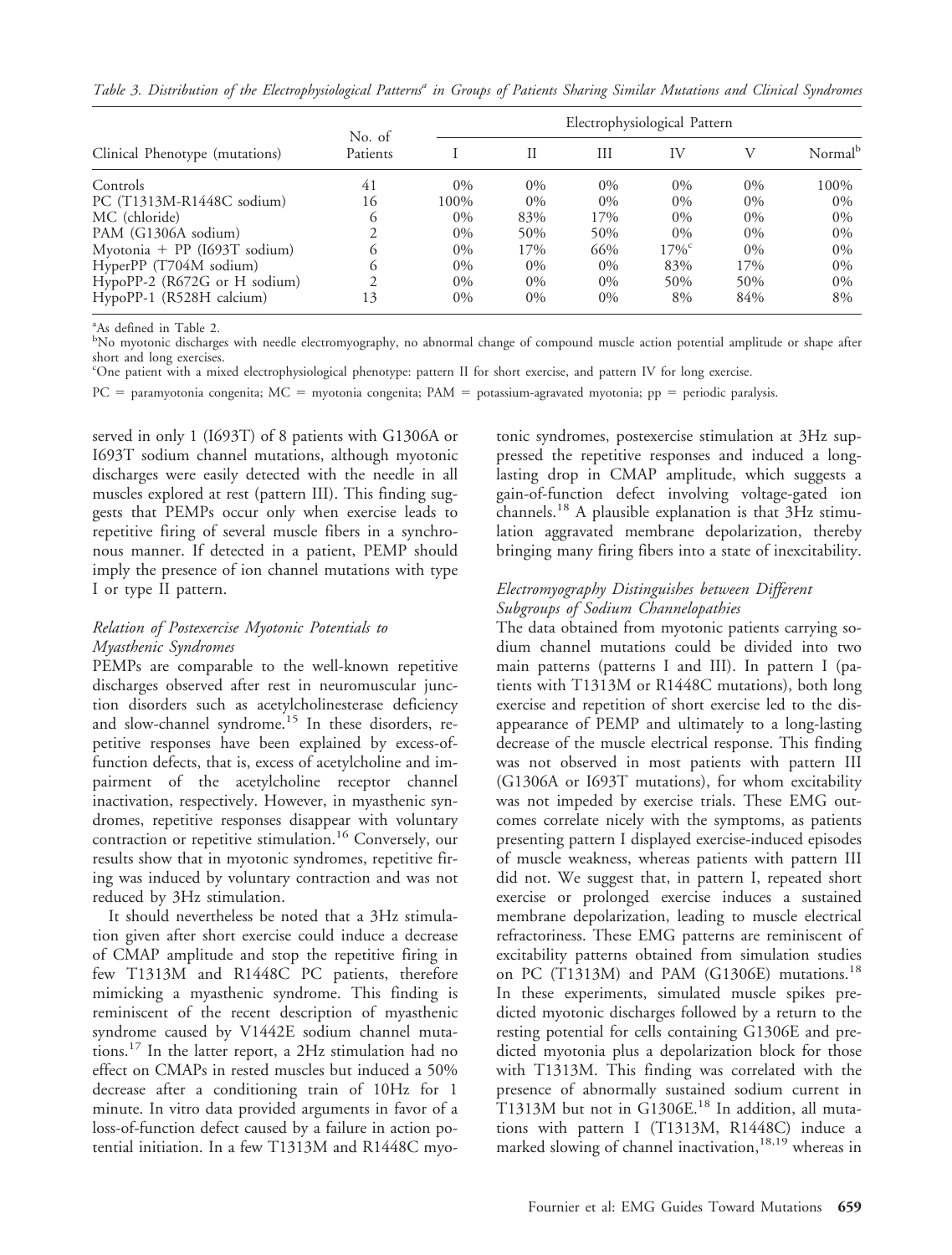pattern III mutations, inactivation is either slowed to a lesser extent  $(G1306A)^{18}$  or not altered  $(I693T).^{20}$ Overall, both the presence of a sustained current and the degree of slowing of channel inactivation may determine the excitability pattern.

# *Electromyography Distinguishes between Chloride and Sodium Channelopathies*

In agreement with previous reports,  $9,10$  short exercise after rest induced a transient decline of CMAP amplitude in most myotonic syndromes. Repeating or prolonging exercise reversed this block of muscle excitability in most MC patients with chloride channelopathies (pattern II). Although a decrease in amplitude is a sign of muscle weakness rather than stiffness, it is tempting to correlate exercise-induced recovery of CMAPs with the well-established notion that in MC patients, myotonia is relieved by exercise. The presence of pattern II speaks, therefore, in favor of a chloride channel gene defect. However, pattern II was also found in one of two patients carrying the PAM G1306A sodium channel mutation. Conversely, a few MC patients did not show any change in CMAPs following exercise and belonged to pattern III together with sodium channel mutants. One explanation could be that the decrease in the muscle electrical response is related to the type of chloride channel mutation causing MC, as suggested by a recent study.<sup>21</sup> An alternative hypothesis could be that the presence of MC patients in pattern III simply reflects phenotypic variations with minimal expression of the mutations.

# *Electromyography Distinguishes between Sodium and Calcium Channel Mutations*

Periodic paralysis patients could be divided into two groups (patterns IV and V). The loss of muscle excitability, which occurs at rest following an exercise trial, correlates with the muscle weakness experienced by these patients after strenuous exercise and is a common feature to both patterns. Previous reports have shown that long exercise induces a transient increase prior to the long-lasting decrease of CMAPs in hyperPP.6,8 Our results show that the increment in CMAPs was present immediately after both short and long exercise and was greater in paretic muscles or when short exercise was repeated (pattern IV). This correlates well with the observation that hyperPP patients declare that repeated mild activity can improve their muscle strength and prevent or delay attacks of paralysis. This may be related to some physiological processes that normally participate in membrane repolarization following exercise, such as an increased activity of the sodium/potassium pump or an increased potassium efflux.

The early incremental effect of repeated short exer-

cise or long exercise on CMAPs was not observed in hypoPP-1 patients (pattern V). In addition, results of needle searches of myotonic discharges were always negative. These results, together with the late decline in CMAP response following exercise, speak in favor of a reduced membrane excitability.<sup>4,22</sup>

#### *Conclusion*

Electrophysiological exploration of patients with wellcharacterized mutations showed different patterns that may be related to distinct pathophysiological mechanisms, enabling discrimination between different forms of periodic paralyses and myotonias. Most of our observations were based on a sufficient number of wellcharacterized cases for use in clinical practice and may guide molecular diagnosis.

This work was supported by RESOCANAUX (E.F., D.S., S.V., P.L., B.E., N.T., B.F), Institut National de la Santé et de la Recherche Médicale (S.V., N.T., B.F.), and Association Française Contre les Myopathies (E.F., S.V., P.L., B.E., N.T., B.F.).

We thank C. Vial and the members of Résocanaux for fruitful discussions.

#### **References**

- 1. Ptacek L. The familial periodic paralyses and nondystrophic myotonias. Am J Med 1998;105:58 –70.
- 2. Cannon SC. Ion channel defects in the hereditary myotonias and periodic paralysis. In: Martin JB, ed. Molecular neurology. New York: Scientific American, 1998:257–277.
- 3. Lehmann-Horn F, Jurkat-Rott K. Voltage-gated ion channels and hereditary disease. Physiol Rev 1999;79:1317–1372.
- 4. Cannon SC. An expanding view for the molecular basis of familial periodic paralysis. Neuromuscul Disord 2002;12: 533–543.
- 5. Sternberg D, Maisonobe T, Jurkat-Rott K, et al. Hypokalaemic periodic paralysis type 2 caused by mutations at codon 672 in the muscle sodium channel gene SCN4A. Brain 2001;124: 1091–1099.
- 6. McManis PG, Lambert EH, Daube JR. The exercise test in periodic paralysis. Muscle Nerve 1986;9:704 –710.
- 7. Subramony SH, Wee AS. Exercise and rest in hyperkalemic periodic paralysis. Neurology 1986;36:173–177.
- 8. Kuntzer T, Flocard F, Vial C, et al. Exercise test in muscle channelopathies and other muscle disorders. Muscle Nerve 2000;23:1089 –1094.
- 9. Streib EW, Sun SF, Yarkowski T. Transient paresis in myotonic syndromes: a simplified electrophysiologic approach. Muscle Nerve 1982;5:719 –723.
- 10. Streib EW. Differential diagnosis of myotonic syndromes. Muscle Nerve 1987;10:603– 615.
- 11. Rüdel R, Ricker K, Lehmann-Horn F. Genotype-phenotype correlations in human skeletal muscle sodium channel diseases. Arch Neurol 1993;50:1241–1248.
- 12. Plassart E, Eymard B, Maurs L, et al. Paramyotonia congenita: genotype to phenotype correlation in two families and report of a new mutation in the sodium channel gene. J Neurol Sci 1996;142:126 –133.
- 13. Fournier E. Tests d'effort. In: Fournier E, ed. Examen électromyographique et étude de la conduction nerveuse, sémiologie électrophysiologique. Cachan: E. M. Inter, 1998:253-262. [In French.]